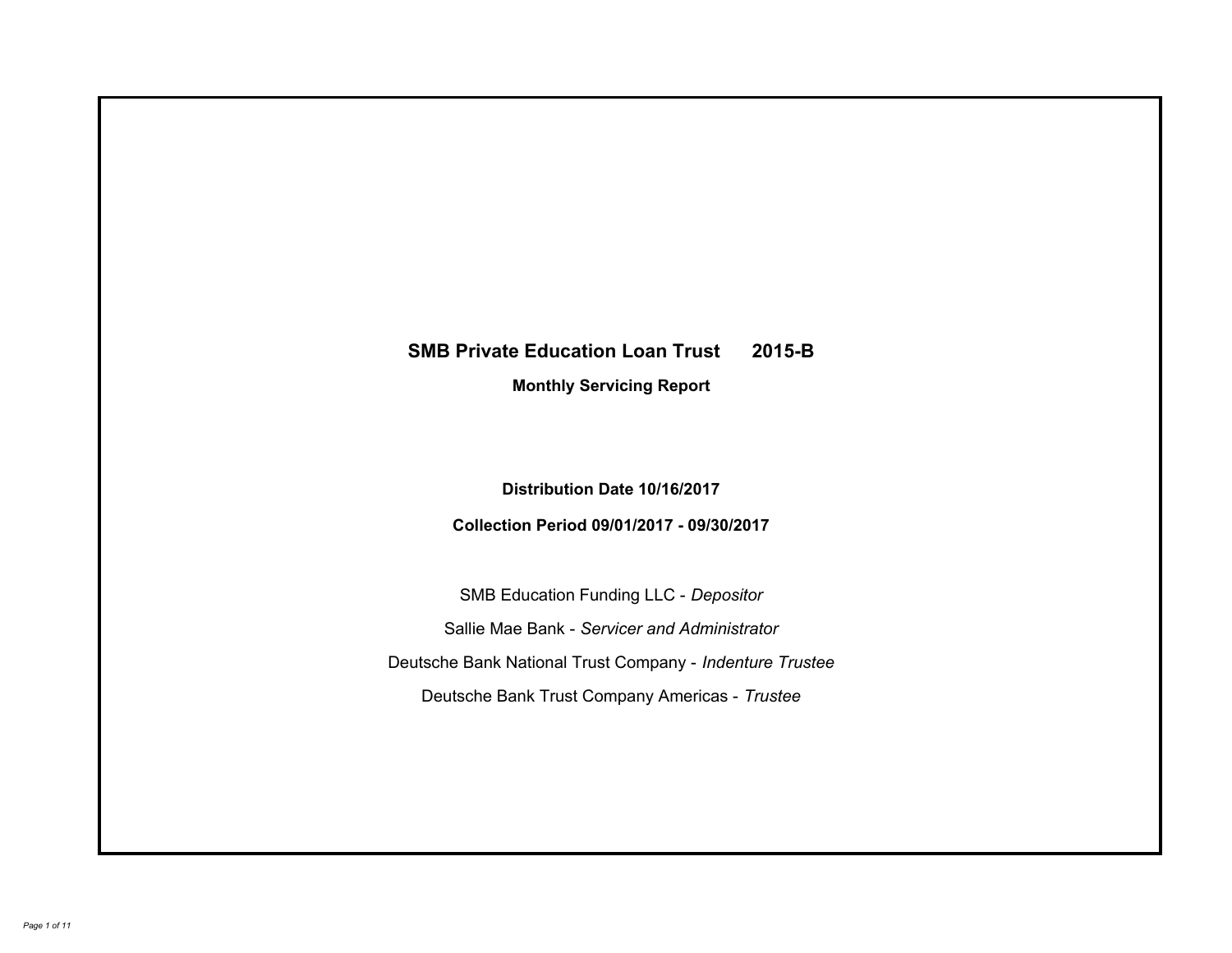| А           | <b>Student Loan Portfolio Characteristics</b>   |                                                                                                                                                                                                           | <b>Settlement Date</b><br>07/30/2015 | 08/31/2017            | 09/30/2017            |
|-------------|-------------------------------------------------|-----------------------------------------------------------------------------------------------------------------------------------------------------------------------------------------------------------|--------------------------------------|-----------------------|-----------------------|
|             | <b>Principal Balance</b>                        |                                                                                                                                                                                                           | \$700,964,388.29                     | \$565,268,491.51      | \$557,662,397.34      |
|             | Interest to be Capitalized Balance              |                                                                                                                                                                                                           | 42,430,107.89                        | 36,492,303.13         | 37, 158, 959. 97      |
|             | Pool Balance                                    |                                                                                                                                                                                                           | \$743,394,496.18                     | \$601,760,794.64      | \$594,821,357.31      |
|             | Weighted Average Coupon (WAC)                   |                                                                                                                                                                                                           |                                      |                       |                       |
|             |                                                 | WAC1 (Contractual Interest Rate on the Loan)                                                                                                                                                              | 8.20%                                | 8.86%                 | 8.85%                 |
|             |                                                 | WAC2 (Average of Applicable Interest Rate)                                                                                                                                                                | 8.18%                                | 8.81%                 | 8.80%                 |
|             |                                                 | WAC3 (Average of Actual Interest Rate)                                                                                                                                                                    | 8.13%                                | 8.74%                 | 8.73%                 |
|             | Weighted Average Remaining Term                 |                                                                                                                                                                                                           | 128.84                               | 119.92                | 120.28                |
|             | Number of Loans                                 |                                                                                                                                                                                                           | 63,899                               | 52,208                | 51,610                |
|             | Number of Borrowers<br>Pool Factor              |                                                                                                                                                                                                           | 43,918                               | 35,562<br>0.809477065 | 35,191<br>0.800142267 |
|             | Since Issued Total Constant Prepayment Rate (1) |                                                                                                                                                                                                           |                                      | 7.72%                 | 7.72%                 |
|             |                                                 |                                                                                                                                                                                                           |                                      |                       |                       |
| B           | <b>Debt Securities</b>                          | Cusip/Isin                                                                                                                                                                                                | 09/15/2017                           |                       | 10/16/2017            |
|             | A <sub>1</sub>                                  | 78448QAA6                                                                                                                                                                                                 | \$17,987,422.77                      |                       | \$9,211,355.56        |
|             | A <sub>2</sub> A                                | 78448QAB4                                                                                                                                                                                                 | \$192,000,000.00                     |                       | \$192,000,000.00      |
|             | A2B                                             | 78448QAC2                                                                                                                                                                                                 | \$90,000,000.00                      |                       | \$90,000,000.00       |
|             | A <sub>3</sub>                                  | 78448QAD0                                                                                                                                                                                                 | \$75,000,000.00                      |                       | \$75,000,000.00       |
|             | B                                               | 78448QAE8                                                                                                                                                                                                 | \$70,000,000.00                      |                       | \$70,000,000.00       |
|             | C                                               | 78448QAF5                                                                                                                                                                                                 | \$50,000,000.00                      |                       | \$50,000,000.00       |
|             |                                                 |                                                                                                                                                                                                           |                                      |                       |                       |
| $\mathsf C$ | <b>Certificates</b>                             | <b>Cusip/Isin</b>                                                                                                                                                                                         | 09/15/2017                           |                       | 10/16/2017            |
|             | Residual                                        | 78448Q108                                                                                                                                                                                                 | \$100,000.00                         |                       | \$100,000.00          |
|             |                                                 |                                                                                                                                                                                                           |                                      |                       |                       |
| D           | <b>Account Balances</b>                         |                                                                                                                                                                                                           | 09/15/2017                           |                       | 10/16/2017            |
|             | Reserve Account Balance                         |                                                                                                                                                                                                           | \$1,896,081.00                       |                       | \$1,896,081.00        |
|             |                                                 |                                                                                                                                                                                                           |                                      |                       |                       |
| E.          | <b>Asset / Liability</b>                        |                                                                                                                                                                                                           | 09/15/2017                           |                       | 10/16/2017            |
|             | Overcollateralization Percentage                |                                                                                                                                                                                                           | 17.74%                               |                       | 18.26%                |
|             | Specified Overcollateralization Amount          |                                                                                                                                                                                                           | \$180,528,238.39                     |                       | \$178,446,407.19      |
|             | Actual Overcollateralization Amount             |                                                                                                                                                                                                           | \$106,773,371.87                     |                       | \$108,610,001.75      |
|             |                                                 | (1) Since Issued Total CPR calculations found in monthly servicing reports issued on or prior to September 15, 2015 originally included loans that were removed from the pool by the sponsor because they |                                      |                       |                       |

(1) Since Issued Total CPR calculations found in monthly servicing reports issued on or prior to September 15, 2015 originally included loans that were removed from the pool by the sponsor because they became ineligible for the pool between the cut-off date and settlement date. On October 5, 2015, Since Issued Total CPR calculations were revised to exclude these loans and all prior monthly servicing reports were restated. For additional information, see 'Since Issued CPR Methodology' found on page 11 of this report.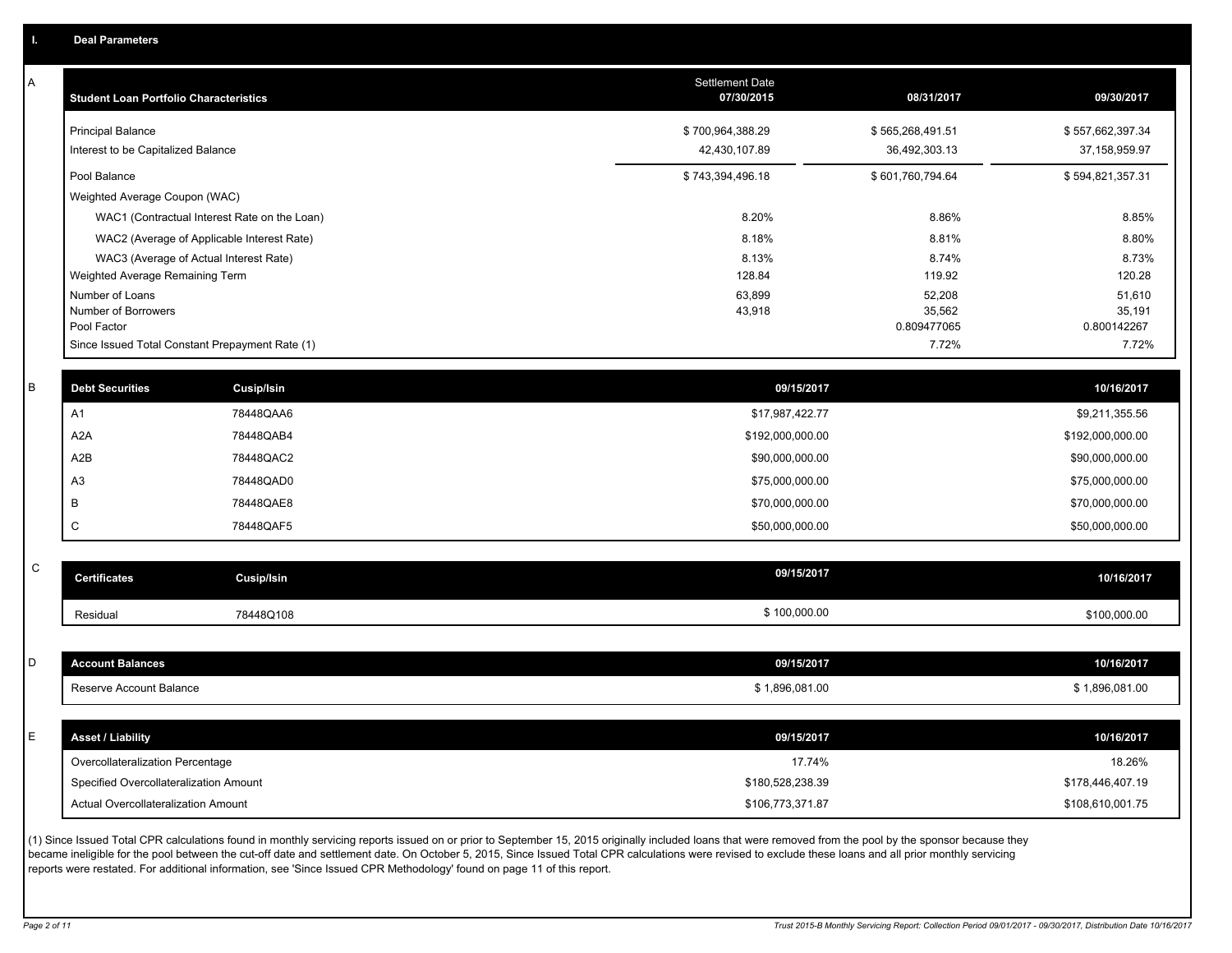## **II. 2015-B Trust Activity 09/01/2017 through 09/30/2017**

| <b>Borrower Principal</b><br>7,674,175.35<br><b>Consolidation Activity Principal</b><br>0.00<br>Seller Principal Reimbursement<br>0.00<br>Servicer Principal Reimbursement<br>0.00<br>Delinquent Principal Purchases by Servicer<br>0.00<br><b>Other Principal Deposits</b><br>0.00<br>\$7,674,175.35<br><b>Total Principal Receipts</b><br>B<br><b>Student Loan Interest Receipts</b><br>Borrower Interest<br>2,695,931.37<br>0.00<br><b>Consolidation Activity Interest</b><br>0.00<br>Seller Interest Reimbursement<br>0.00<br>Servicer Interest Reimbursement<br>0.00<br>Delinquent Interest Purchases by Servicer<br><b>Other Interest Deposits</b><br>0.00<br>\$2,695,931.37<br><b>Total Interest Receipts</b><br>C<br><b>Recoveries on Realized Losses</b><br>\$81,253.79<br>D<br><b>Investment Income</b><br>\$9,093.37<br>Ε<br><b>Funds Borrowed from Next Collection Period</b><br>\$0.00<br>F<br><b>Funds Repaid from Prior Collection Period</b><br>\$0.00<br>G<br>\$0.00<br><b>Loan Sale or Purchase Proceeds</b><br>\$0.00<br>H<br>Initial Deposits to Distribution Account<br><b>Excess Transferred from Other Accounts</b><br>\$0.00<br><b>Borrower Benefit Reimbursements</b><br>\$0.00<br>J<br><b>Other Deposits</b><br>\$0.00<br>Κ<br>Г<br><b>Other Fees Collected</b><br>\$0.00<br>М<br><b>AVAILABLE FUNDS</b><br>\$10,460,453.88<br>N<br>Non-Cash Principal Activity During Collection Period<br>\$68,081.18<br>O<br>Aggregate Purchased Amounts by the Depositor, Servicer or Seller<br>\$0.00<br>P<br>\$0.00<br>Aggregate Loan Substitutions | Α | <b>Student Loan Principal Receipts</b> |  |
|---------------------------------------------------------------------------------------------------------------------------------------------------------------------------------------------------------------------------------------------------------------------------------------------------------------------------------------------------------------------------------------------------------------------------------------------------------------------------------------------------------------------------------------------------------------------------------------------------------------------------------------------------------------------------------------------------------------------------------------------------------------------------------------------------------------------------------------------------------------------------------------------------------------------------------------------------------------------------------------------------------------------------------------------------------------------------------------------------------------------------------------------------------------------------------------------------------------------------------------------------------------------------------------------------------------------------------------------------------------------------------------------------------------------------------------------------------------------------------------------------------------------------------------------------------------------|---|----------------------------------------|--|
|                                                                                                                                                                                                                                                                                                                                                                                                                                                                                                                                                                                                                                                                                                                                                                                                                                                                                                                                                                                                                                                                                                                                                                                                                                                                                                                                                                                                                                                                                                                                                                     |   |                                        |  |
|                                                                                                                                                                                                                                                                                                                                                                                                                                                                                                                                                                                                                                                                                                                                                                                                                                                                                                                                                                                                                                                                                                                                                                                                                                                                                                                                                                                                                                                                                                                                                                     |   |                                        |  |
|                                                                                                                                                                                                                                                                                                                                                                                                                                                                                                                                                                                                                                                                                                                                                                                                                                                                                                                                                                                                                                                                                                                                                                                                                                                                                                                                                                                                                                                                                                                                                                     |   |                                        |  |
|                                                                                                                                                                                                                                                                                                                                                                                                                                                                                                                                                                                                                                                                                                                                                                                                                                                                                                                                                                                                                                                                                                                                                                                                                                                                                                                                                                                                                                                                                                                                                                     |   |                                        |  |
|                                                                                                                                                                                                                                                                                                                                                                                                                                                                                                                                                                                                                                                                                                                                                                                                                                                                                                                                                                                                                                                                                                                                                                                                                                                                                                                                                                                                                                                                                                                                                                     |   |                                        |  |
|                                                                                                                                                                                                                                                                                                                                                                                                                                                                                                                                                                                                                                                                                                                                                                                                                                                                                                                                                                                                                                                                                                                                                                                                                                                                                                                                                                                                                                                                                                                                                                     |   |                                        |  |
|                                                                                                                                                                                                                                                                                                                                                                                                                                                                                                                                                                                                                                                                                                                                                                                                                                                                                                                                                                                                                                                                                                                                                                                                                                                                                                                                                                                                                                                                                                                                                                     |   |                                        |  |
|                                                                                                                                                                                                                                                                                                                                                                                                                                                                                                                                                                                                                                                                                                                                                                                                                                                                                                                                                                                                                                                                                                                                                                                                                                                                                                                                                                                                                                                                                                                                                                     |   |                                        |  |
|                                                                                                                                                                                                                                                                                                                                                                                                                                                                                                                                                                                                                                                                                                                                                                                                                                                                                                                                                                                                                                                                                                                                                                                                                                                                                                                                                                                                                                                                                                                                                                     |   |                                        |  |
|                                                                                                                                                                                                                                                                                                                                                                                                                                                                                                                                                                                                                                                                                                                                                                                                                                                                                                                                                                                                                                                                                                                                                                                                                                                                                                                                                                                                                                                                                                                                                                     |   |                                        |  |
|                                                                                                                                                                                                                                                                                                                                                                                                                                                                                                                                                                                                                                                                                                                                                                                                                                                                                                                                                                                                                                                                                                                                                                                                                                                                                                                                                                                                                                                                                                                                                                     |   |                                        |  |
|                                                                                                                                                                                                                                                                                                                                                                                                                                                                                                                                                                                                                                                                                                                                                                                                                                                                                                                                                                                                                                                                                                                                                                                                                                                                                                                                                                                                                                                                                                                                                                     |   |                                        |  |
|                                                                                                                                                                                                                                                                                                                                                                                                                                                                                                                                                                                                                                                                                                                                                                                                                                                                                                                                                                                                                                                                                                                                                                                                                                                                                                                                                                                                                                                                                                                                                                     |   |                                        |  |
|                                                                                                                                                                                                                                                                                                                                                                                                                                                                                                                                                                                                                                                                                                                                                                                                                                                                                                                                                                                                                                                                                                                                                                                                                                                                                                                                                                                                                                                                                                                                                                     |   |                                        |  |
|                                                                                                                                                                                                                                                                                                                                                                                                                                                                                                                                                                                                                                                                                                                                                                                                                                                                                                                                                                                                                                                                                                                                                                                                                                                                                                                                                                                                                                                                                                                                                                     |   |                                        |  |
|                                                                                                                                                                                                                                                                                                                                                                                                                                                                                                                                                                                                                                                                                                                                                                                                                                                                                                                                                                                                                                                                                                                                                                                                                                                                                                                                                                                                                                                                                                                                                                     |   |                                        |  |
|                                                                                                                                                                                                                                                                                                                                                                                                                                                                                                                                                                                                                                                                                                                                                                                                                                                                                                                                                                                                                                                                                                                                                                                                                                                                                                                                                                                                                                                                                                                                                                     |   |                                        |  |
|                                                                                                                                                                                                                                                                                                                                                                                                                                                                                                                                                                                                                                                                                                                                                                                                                                                                                                                                                                                                                                                                                                                                                                                                                                                                                                                                                                                                                                                                                                                                                                     |   |                                        |  |
|                                                                                                                                                                                                                                                                                                                                                                                                                                                                                                                                                                                                                                                                                                                                                                                                                                                                                                                                                                                                                                                                                                                                                                                                                                                                                                                                                                                                                                                                                                                                                                     |   |                                        |  |
|                                                                                                                                                                                                                                                                                                                                                                                                                                                                                                                                                                                                                                                                                                                                                                                                                                                                                                                                                                                                                                                                                                                                                                                                                                                                                                                                                                                                                                                                                                                                                                     |   |                                        |  |
|                                                                                                                                                                                                                                                                                                                                                                                                                                                                                                                                                                                                                                                                                                                                                                                                                                                                                                                                                                                                                                                                                                                                                                                                                                                                                                                                                                                                                                                                                                                                                                     |   |                                        |  |
|                                                                                                                                                                                                                                                                                                                                                                                                                                                                                                                                                                                                                                                                                                                                                                                                                                                                                                                                                                                                                                                                                                                                                                                                                                                                                                                                                                                                                                                                                                                                                                     |   |                                        |  |
|                                                                                                                                                                                                                                                                                                                                                                                                                                                                                                                                                                                                                                                                                                                                                                                                                                                                                                                                                                                                                                                                                                                                                                                                                                                                                                                                                                                                                                                                                                                                                                     |   |                                        |  |
|                                                                                                                                                                                                                                                                                                                                                                                                                                                                                                                                                                                                                                                                                                                                                                                                                                                                                                                                                                                                                                                                                                                                                                                                                                                                                                                                                                                                                                                                                                                                                                     |   |                                        |  |
|                                                                                                                                                                                                                                                                                                                                                                                                                                                                                                                                                                                                                                                                                                                                                                                                                                                                                                                                                                                                                                                                                                                                                                                                                                                                                                                                                                                                                                                                                                                                                                     |   |                                        |  |
|                                                                                                                                                                                                                                                                                                                                                                                                                                                                                                                                                                                                                                                                                                                                                                                                                                                                                                                                                                                                                                                                                                                                                                                                                                                                                                                                                                                                                                                                                                                                                                     |   |                                        |  |
|                                                                                                                                                                                                                                                                                                                                                                                                                                                                                                                                                                                                                                                                                                                                                                                                                                                                                                                                                                                                                                                                                                                                                                                                                                                                                                                                                                                                                                                                                                                                                                     |   |                                        |  |
|                                                                                                                                                                                                                                                                                                                                                                                                                                                                                                                                                                                                                                                                                                                                                                                                                                                                                                                                                                                                                                                                                                                                                                                                                                                                                                                                                                                                                                                                                                                                                                     |   |                                        |  |
|                                                                                                                                                                                                                                                                                                                                                                                                                                                                                                                                                                                                                                                                                                                                                                                                                                                                                                                                                                                                                                                                                                                                                                                                                                                                                                                                                                                                                                                                                                                                                                     |   |                                        |  |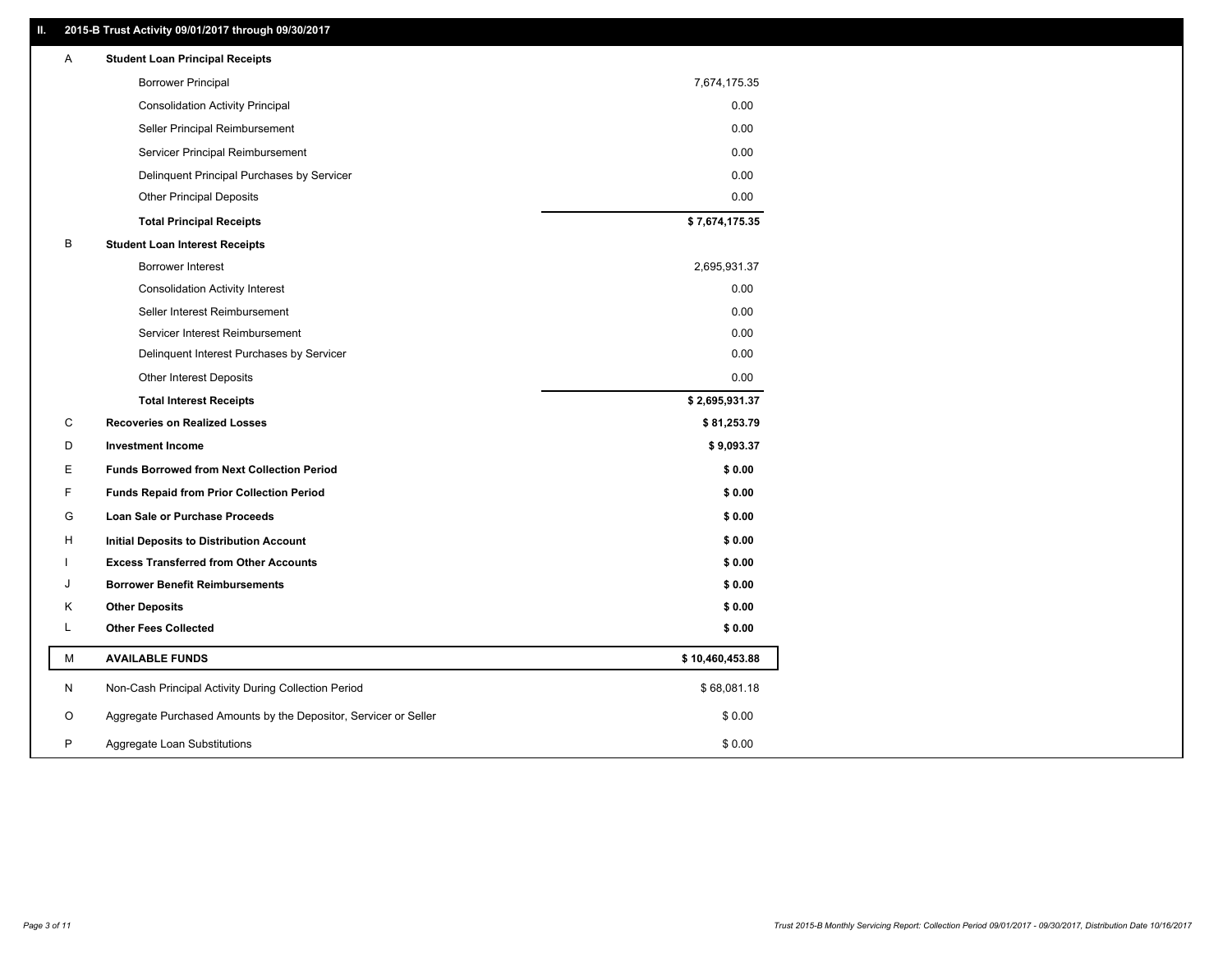|                   |                       |                          |         |                                                                  | <b>Loans by Repayment Status</b> |                            |                          |         |                                                           |                |                            |
|-------------------|-----------------------|--------------------------|---------|------------------------------------------------------------------|----------------------------------|----------------------------|--------------------------|---------|-----------------------------------------------------------|----------------|----------------------------|
|                   |                       |                          |         | 09/30/2017                                                       |                                  |                            |                          |         | 08/31/2017                                                |                |                            |
|                   |                       | <b>Wtd Avg</b><br>Coupon | # Loans | <b>Principal and</b><br><b>Interest Accrued</b><br>to Capitalize | % of Principal                   | % of Loans in<br>Repay (1) | <b>Wtd Avg</b><br>Coupon | # Loans | Principal and<br><b>Interest Accrued</b><br>to Capitalize | % of Principal | % of Loans in<br>Repay (1) |
| INTERIM:          | IN SCHOOL             | 9.80%                    | 4,150   | \$59,870,685.80                                                  | 10.065%                          | $-$ %                      | 9.79%                    | 4,326   | \$61,582,964.77                                           | 10.234%        | $-$ %                      |
|                   | <b>GRACE</b>          | 9.64%                    | 2,725   | \$40,024,766.48                                                  | 6.729%                           | $-$ %                      | 9.64%                    | 2,599   | \$38,312,463.52                                           | 6.367%         | $-$ %                      |
|                   | <b>DEFERMENT</b>      | 9.69%                    | 2,677   | \$31,682,136.01                                                  | 5.326%                           | $-$ %                      | 9.76%                    | 2,394   | \$28,673,904.78                                           | 4.765%         | $-$ %                      |
| <b>REPAYMENT:</b> | <b>CURRENT</b>        | 8.40%                    | 39,273  | \$427,006,459.31                                                 | 71.787%                          | 92.177%                    | 8.44%                    | 40,104  | \$435,427,517.88                                          | 72.359%        | 92.019%                    |
|                   | 31-60 DAYS DELINQUENT | 9.01%                    | 813     | \$10,104,346.49                                                  | 1.699%                           | 2.181%                     | 9.20%                    | 803     | \$9,912,165.12                                            | 1.647%         | 2.095%                     |
|                   | 61-90 DAYS DELINQUENT | 9.16%                    | 394     | \$4,767,132.45                                                   | 0.801%                           | 1.029%                     | 9.06%                    | 329     | \$3,913,741.03                                            | 0.650%         | 0.827%                     |
|                   | > 90 DAYS DELINQUENT  | 9.29%                    | 176     | \$1,969,898.42                                                   | 0.331%                           | 0.425%                     | 9.57%                    | 164     | \$1,806,556.04                                            | 0.300%         | 0.382%                     |
|                   | FORBEARANCE           | 8.85%                    | 1,402   | \$19,395,932.35                                                  | 3.261%                           | 4.187%                     | 8.45%                    | 1,489   | \$22,131,481.50                                           | 3.678%         | 4.677%                     |
| <b>TOTAL</b>      |                       |                          | 51,610  | \$594,821,357.31                                                 | 100.00%                          | 100.00%                    |                          | 52,208  | \$601,760,794.64                                          | 100.00%        | 100.00%                    |

Percentages may not total 100% due to rounding  $\star$ 

1 Loans classified in "Repayment" include any loan for which interim interest only, \$25 fixed payments or full principal and interest payments are due.

|                |                                                                                                                              |                |         |                                                        | <b>Loans by Borrower Status</b> |               |                |         |                                                               |                |               |
|----------------|------------------------------------------------------------------------------------------------------------------------------|----------------|---------|--------------------------------------------------------|---------------------------------|---------------|----------------|---------|---------------------------------------------------------------|----------------|---------------|
|                |                                                                                                                              | <b>Wtd Avg</b> |         | 09/30/2017<br>Principal and<br><b>Interest Accrued</b> |                                 | % of Loans in | <b>Wtd Avg</b> |         | 08/31/2017<br><b>Principal and</b><br><b>Interest Accrued</b> |                | % of Loans in |
|                |                                                                                                                              | Coupon         | # Loans | to Capitalize                                          | % of Principal                  | P&I Repay (2) | Coupon         | # Loans | to Capitalize                                                 | % of Principal | P&I Repay (2) |
| INTERIM:       | IN SCHOOL                                                                                                                    | 9.25%          | 8,907   | \$126,172,447.26                                       | 21.212%                         | $-$ %         | 9.26%          | 9,254   | \$129,332,797.77                                              | 21.492%        | $-$ %         |
|                | <b>GRACE</b>                                                                                                                 | 9.18%          | 5,569   | \$81,534,216.14                                        | 13.707%                         | $-$ %         | 9.17%          | 5,354   | \$79,051,565.92                                               | 13.137%        | $-$ %         |
|                | <b>DEFERMENT</b>                                                                                                             | 9.23%          | 5,032   | \$58,117,564.71                                        | 9.771%                          | $-$ %         | 9.29%          | 4,537   | \$52,195,313.45                                               | 8.674%         | $-$ %         |
| P&I REPAYMENT: | <b>CURRENT</b>                                                                                                               | 8.25%          | 29,436  | \$294,397,016.08                                       | 49.493%                         | 89.483%       | 8.31%          | 30,388  | \$304,756,885.44                                              | 50.644%        | 89.324%       |
|                | 31-60 DAYS DELINQUENT                                                                                                        | 9.01%          | 741     | \$9,010,971.28                                         | 1.515%                          | 2.739%        | 9.14%          | 729     | \$8,944,875.54                                                | 1.486%         | 2.622%        |
|                | 61-90 DAYS DELINQUENT                                                                                                        | 9.12%          | 355     | \$4,303,680.69                                         | 0.724%                          | 1.308%        | 8.98%          | 299     | \$3,605,772.02                                                | 0.599%         | 1.057%        |
|                | > 90 DAYS DELINQUENT                                                                                                         | 9.30%          | 168     | \$1,889,528.80                                         | 0.318%                          | 0.574%        | 9.55%          | 158     | \$1,742,103.00                                                | 0.290%         | 0.511%        |
|                | FORBEARANCE                                                                                                                  | 8.85%          | 1,402   | \$19,395,932.35                                        | 3.261%                          | 5.895%        | 8.45%          | 1,489   | \$22,131,481.50                                               | 3.678%         | 6.487%        |
| <b>TOTAL</b>   |                                                                                                                              |                | 51,610  | \$594,821,357.31                                       | 100.00%                         | 100.00%       |                | 52,208  | \$601,760,794.64                                              | 100.00%        | 100.00%       |
| $\star$        | Percentages may not total 100% due to rounding                                                                               |                |         |                                                        |                                 |               |                |         |                                                               |                |               |
|                | 2 Loans classified in "P&I Repayment" includes only those loans for which scheduled principal and interest payments are due. |                |         |                                                        |                                 |               |                |         |                                                               |                |               |

WAC reflects WAC3 To conform with company standard reporting these sections now include Princial and Interest Accrued to Capitalize.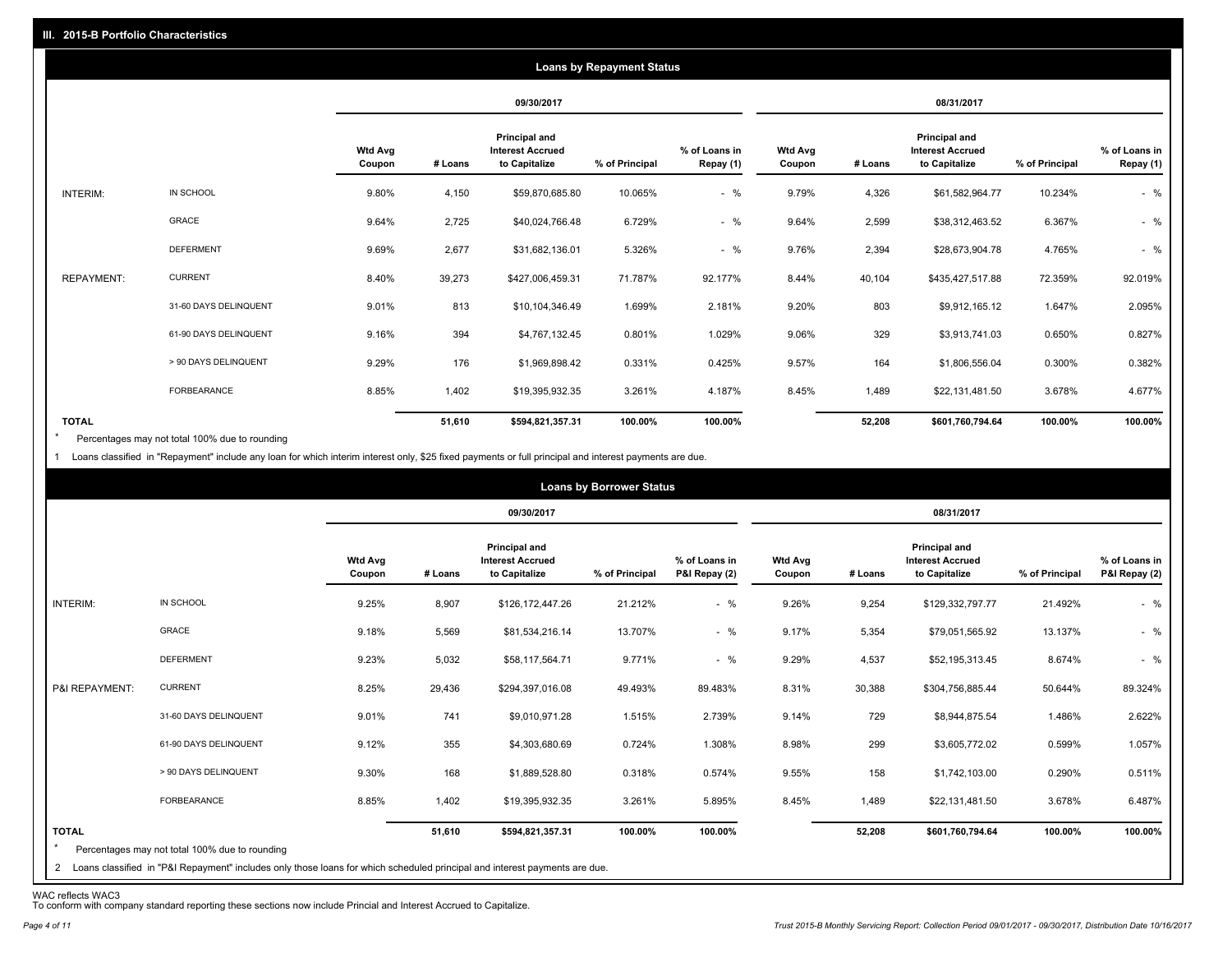|                                                                                                  | 9/30/2017        | 8/31/2017        |
|--------------------------------------------------------------------------------------------------|------------------|------------------|
| Pool Balance                                                                                     | \$594,821,357.31 | \$601,760,794.64 |
| Total # Loans                                                                                    | 51,610           | 52,208           |
| <b>Total # Borrowers</b>                                                                         | 35,191           | 35,562           |
| Weighted Average Coupon                                                                          | 8.80%            | 8.81%            |
| Weighted Average Remaining Term                                                                  | 120.28           | 119.92           |
| Percent of Pool - Cosigned                                                                       | 92.6%            | 92.6%            |
| Percent of Pool - Non Cosigned                                                                   | 7.4%             | 7.4%             |
| Borrower Interest Accrued for Period                                                             | \$3,990,566.72   | \$4,191,136.10   |
| <b>Outstanding Borrower Interest Accrued</b>                                                     | \$40,205,213.67  | \$39,606,047.73  |
| Gross Principal Realized Loss - Periodic <sup>7</sup>                                            | \$575,895.94     | \$758,058.04     |
| Gross Principal Realized Loss - Cumulative                                                       | \$13,686,516.13  | \$13,110,620.19  |
| Recoveries on Realized Losses - Periodic                                                         | \$81,253.79      | \$89,732.03      |
| Recoveries on Realized Losses - Cumulative                                                       | \$1,066,305.88   | \$985,052.09     |
| Net Losses - Periodic                                                                            | \$494,642.15     | \$668,326.01     |
| Net Losses - Cumulative                                                                          | \$12,620,210.25  | \$12,125,568.10  |
| Non-Cash Principal Activity - Capitalized Interest                                               | \$644,281.75     | \$662,206.45     |
| Since Issued Total Constant Prepayment Rate (CPR) (1)                                            | 7.72%            | 7.72%            |
| <b>Loan Substitutions</b>                                                                        | \$0.00           | \$0.00           |
| <b>Cumulative Loan Substitutions</b>                                                             | \$0.00           | \$0.00           |
| <b>Unpaid Servicing Fees</b>                                                                     | \$0.00           | \$0.00           |
| <b>Unpaid Administration Fees</b>                                                                | \$0.00           | \$0.00           |
| <b>Unpaid Carryover Servicing Fees</b>                                                           | \$0.00           | \$0.00           |
| Note Interest Shortfall                                                                          | \$0.00           | \$0.00           |
| Loans in Modification                                                                            | \$21,323,796.06  | \$20,176,510.65  |
| % of Loans in Modification as a % of Loans in Repayment (P&I)                                    | 6.89%            | 6.32%            |
|                                                                                                  |                  |                  |
|                                                                                                  |                  |                  |
| % Annualized Gross Principal Realized Loss - Periodic as a %<br>of Loans in Repayment (P&I) * 12 | 2.23%            | 2.85%            |
| % Gross Principal Realized Loss - Cumulative as a % of                                           |                  |                  |
| Original Pool Balance                                                                            | 1.84%            | 1.76%            |
|                                                                                                  |                  |                  |

\* In accordance with the Servicer's current policies and procedures, after September 1, 2017 loans subject to bankruptcy claims will not be reported as a charged-off unless and until they are delinquent for 120 days.

(1) Since Issued Total CPR calculations found in monthly servicing reports issued on or prior to September 15, 2015 originally included loans that were removed from the pool by the sponsor because they became ineligible for the pool between the cut-off date and settlement date. On October 5, 2015, Since Issued Total CPR calculations were revised to exclude these loans and all prior monthly servicing reports were restated. For additional information, see 'Since Issued CPR Methodology' found on page 11 of this report.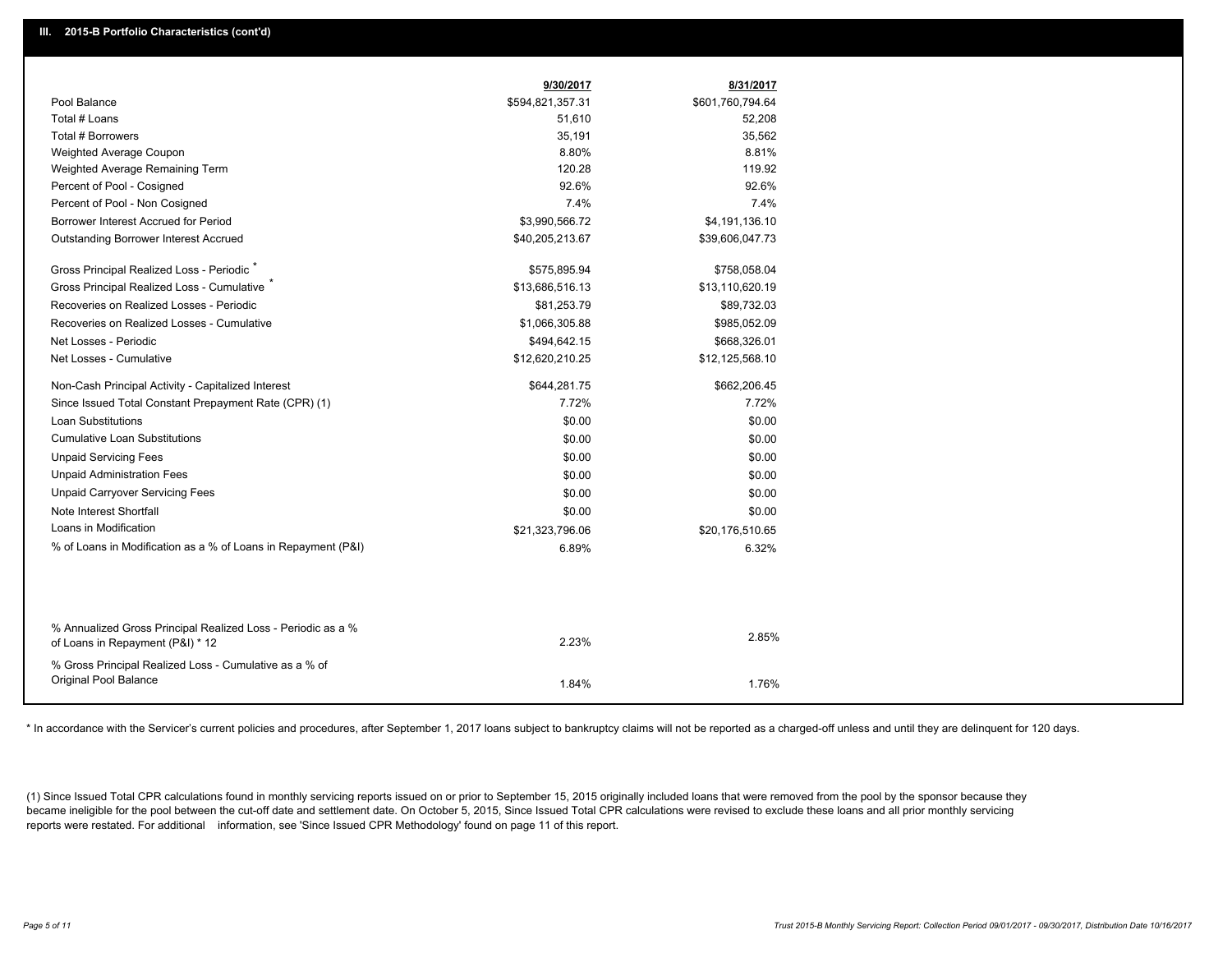#### **Loan Program**  A

|                                    | Weighted<br><b>Average Coupon</b> | # LOANS     | <b>\$ AMOUNT</b> | $%$ *     |
|------------------------------------|-----------------------------------|-------------|------------------|-----------|
| - Smart Option Interest-Only Loans | 7.60%                             | 11,153      | \$102,342,656.17 | 17.206%   |
| - Smart Option Fixed Pay Loans     | 8.69%                             | 14,163      | \$188,266,800.78 | 31.651%   |
| - Smart Option Deferred Loans      | 9.12%                             | 26.294      | \$304,211,900.36 | 51.143%   |
| - Other Loan Programs              | $0.00\%$                          | $\mathbf 0$ | \$0.00           | $0.000\%$ |
| <b>Total</b>                       | 8.73%                             | 51,610      | \$594,821,357.31 | 100.000%  |

\* Percentages may not total 100% due to rounding

B

C

**Index Type**

|                       | Weighted<br><b>Average Coupon</b> | # LOANS     | <b>\$ AMOUNT</b> | $%$ *     |
|-----------------------|-----------------------------------|-------------|------------------|-----------|
| - Fixed Rate Loans    | 8.58%                             | 9,808       | \$129,079,956.48 | 21.701%   |
| - LIBOR Indexed Loans | 8.77%                             | 41.802      | \$465,741,400.83 | 78.299%   |
| - Other Index Rates   | $0.00\%$                          | $\mathbf 0$ | \$0.00           | $0.000\%$ |
| Total                 | 8.73%                             | 51,610      | \$594,821,357.31 | 100.000%  |

\* Percentages may not total 100% due to rounding

## **Weighted Average Recent FICO**

| # LOANS | <b>\$ AMOUNT</b> | $%$ *    |
|---------|------------------|----------|
| 4,040   | \$42,459,627.66  | 7.138%   |
| 3,246   | \$35,497,957.93  | 5.968%   |
| 5,716   | \$65,346,784.24  | 10.986%  |
| 11,333  | \$131,862,754.03 | 22.168%  |
| 27,267  | \$319,525,533.41 | 53.718%  |
| 8       | \$128,700.04     | 0.022%   |
| 51,610  | \$594,821,357.31 | 100.000% |
|         |                  |          |
|         |                  |          |

WAC reflects WAC3 To conform with company standard reporting these sections now include Princial and Interest Accrued to Capitalize.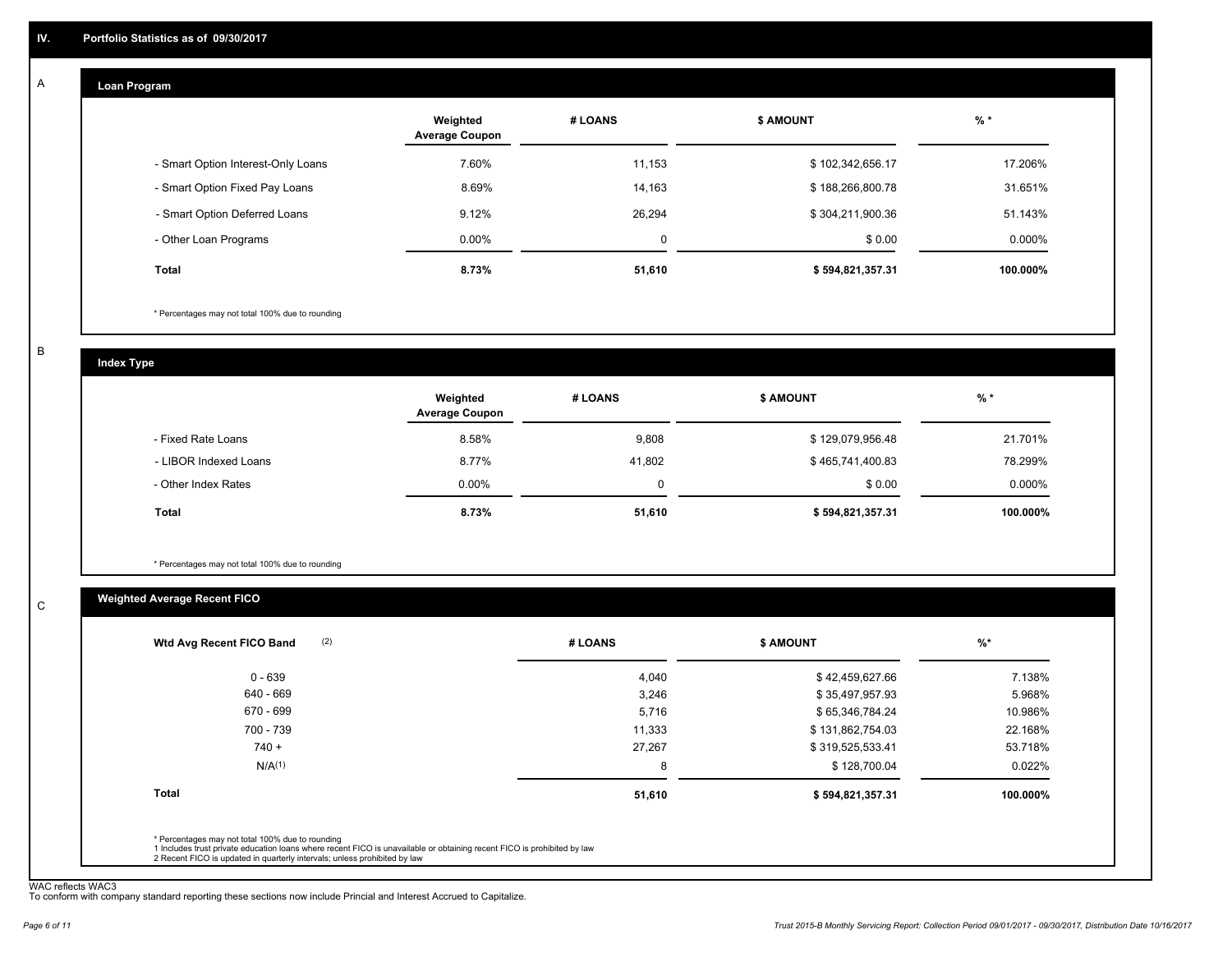| ۷. |       | 2015-B Reserve Account and Principal Distribution Calculations                             |                  |  |
|----|-------|--------------------------------------------------------------------------------------------|------------------|--|
| Α. |       | <b>Reserve Account</b>                                                                     |                  |  |
|    |       | Specified Reserve Account Balance                                                          | \$1,896,081.00   |  |
|    |       | Actual Reserve Account Balance                                                             | \$1,896,081.00   |  |
| В. |       | <b>Principal Distribution Amount</b>                                                       |                  |  |
|    | i.    | Class A Notes Outstanding                                                                  | \$374,987,422.77 |  |
|    | ii.   | Pool Balance                                                                               | \$594,821,357.31 |  |
|    | iii.  | First Priority Principal Distribution Amount (i - ii)                                      | \$0.00           |  |
|    |       |                                                                                            |                  |  |
|    | iv.   | Class A and B Notes Outstanding                                                            | \$444,987,422.77 |  |
|    | v.    | First Priority Principal Distribution Amount                                               | \$0.00           |  |
|    | vi.   | Pool Balance                                                                               | \$594,821,357.31 |  |
|    | vii.  | Specified Overcollateralization Amount                                                     | \$178,446,407.19 |  |
|    |       | Available Funds (after payment of waterfall items A through H)<br>viii.                    | \$8,776,067.21   |  |
|    | ix.   | <b>Class C Notes Outstanding</b>                                                           | \$50,000,000.00  |  |
|    | х.    | Regular Principal Distribution Amount (if (iv > 0, (iv - v) - (vi - vii), min(viii, ix))   | \$28,612,472.65  |  |
|    | xi.   | Pool Balance                                                                               | \$594,821,357.31 |  |
|    | xii.  | 10% of Initial Pool Balance                                                                | \$74,339,449.62  |  |
|    | xiii. | First Priority Principal Distribution Amount                                               | \$0.00           |  |
|    |       | Regular Principal Distribution Amount<br>xiv.                                              | \$28,612,472.65  |  |
|    | XV.   | Available Funds (after payment of waterfall items A through J)                             | \$0.00           |  |
|    |       | xvi. Additional Principal Distribution Amount (if(ix $\lt$ = x, min(xv, xi - xiii - xiv))) | \$0.00           |  |
|    |       |                                                                                            |                  |  |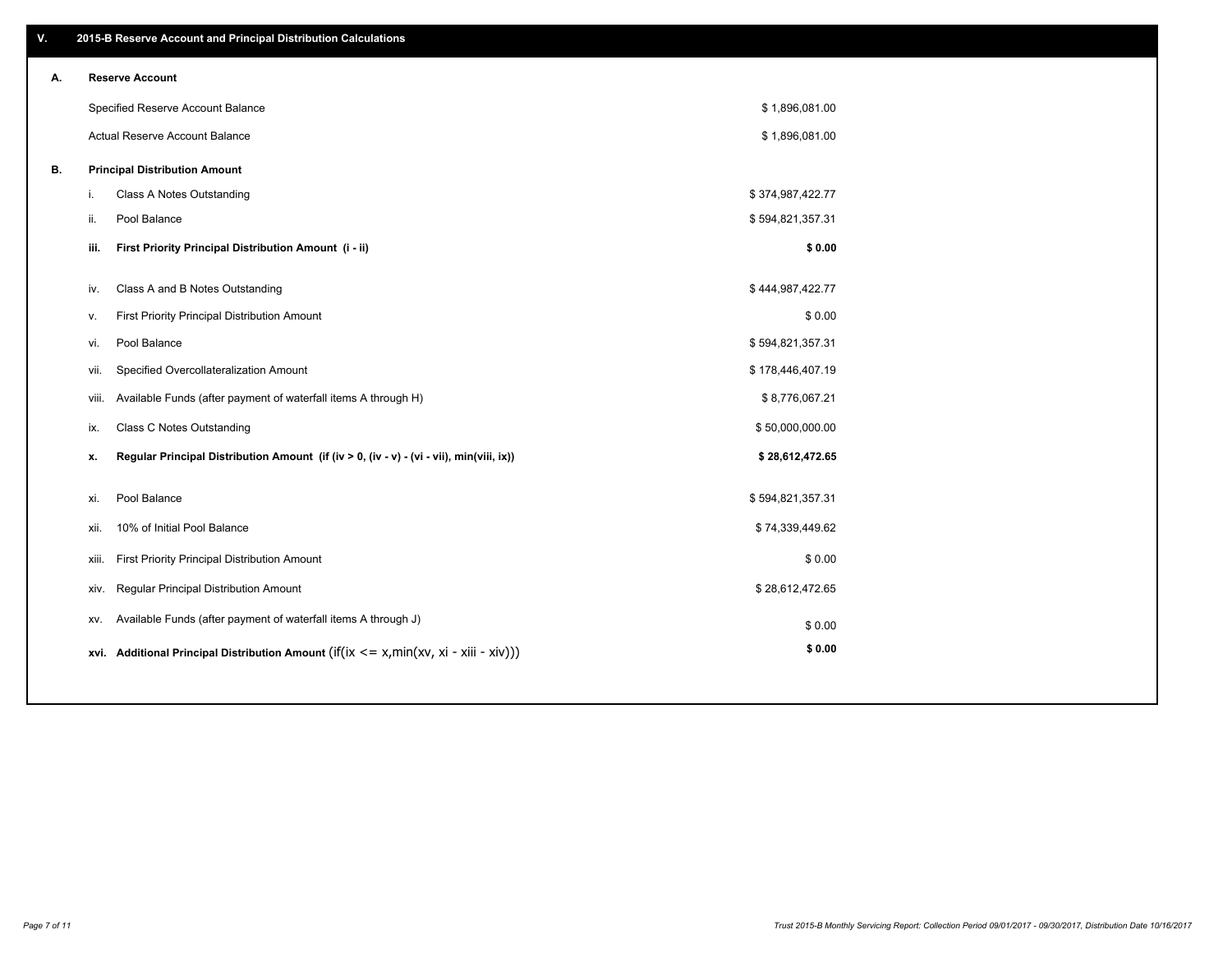|    |                                                                                   | Paid                 | <b>Funds Balance</b>               |
|----|-----------------------------------------------------------------------------------|----------------------|------------------------------------|
|    | <b>Total Available Funds</b>                                                      |                      | \$10,460,453.88                    |
| A  | <b>Trustee Fees</b>                                                               | \$18,375.00          | \$10,442,078.88                    |
| В  | <b>Servicing Fees</b>                                                             | \$377,834.95         | \$10,064,243.93                    |
| C  | i. Administration Fees<br>ii. Unreimbursed Administrator Advances plus any Unpaid | \$8,333.00<br>\$0.00 | \$10,055,910.93<br>\$10,055,910.93 |
| D  | Class A Noteholders Interest Distribution Amount                                  | \$888,177.05         | \$9,167,733.88                     |
| Е  | <b>First Priority Principal Payment</b>                                           | \$0.00               | \$9,167,733.88                     |
| F. | Class B Noteholders Interest Distribution Amount                                  | \$204,166.67         | \$8,963,567.21                     |
| G  | Class C Noteholders Interest Distribution Amount                                  | \$187,500.00         | \$8,776,067.21                     |
| H  | <b>Reinstatement Reserve Account</b>                                              | \$0.00               | \$8,776,067.21                     |
|    | Regular Principal Distribution                                                    | \$8,776,067.21       | \$0.00                             |
| J  | <b>Carryover Servicing Fees</b>                                                   | \$0.00               | \$0.00                             |
| K  | Additional Principal Distribution Amount                                          | \$0.00               | \$0.00                             |
| L. | Unpaid Expenses of Trustee                                                        | \$0.00               | \$0.00                             |
| M  | Unpaid Expenses of Administrator                                                  | \$0.00               | \$0.00                             |
| N  | Remaining Funds to the Residual Certificateholders                                | \$0.00               | \$0.00                             |

#### **Waterfall Conditions**

| А. |      | <b>Class C Noteholders' Interest Distribution Condition</b>                                                                                                                                     |                  |
|----|------|-------------------------------------------------------------------------------------------------------------------------------------------------------------------------------------------------|------------------|
|    |      | Pool Balance                                                                                                                                                                                    | \$594,821,357.31 |
|    | Ш.   | Class A and B Notes Outstanding                                                                                                                                                                 | \$444,987,422.77 |
|    | iii. | Class C Noteholders' Interest Distribution Ratio (i / ii)                                                                                                                                       | 133.67%          |
|    | iv.  | Minimum Ratio                                                                                                                                                                                   | 110.00%          |
|    | V.   | Is the Class C Noteholders' Interest Distribution Condition Satisfied (iii > iv)                                                                                                                | $\checkmark$     |
|    |      |                                                                                                                                                                                                 |                  |
|    |      | * If the Class C Noteholders' Interest Distribution Condition is satisfied then the amount of interest accrued at the Class C Rate for the Accrual Period is Released on the distribution Date. |                  |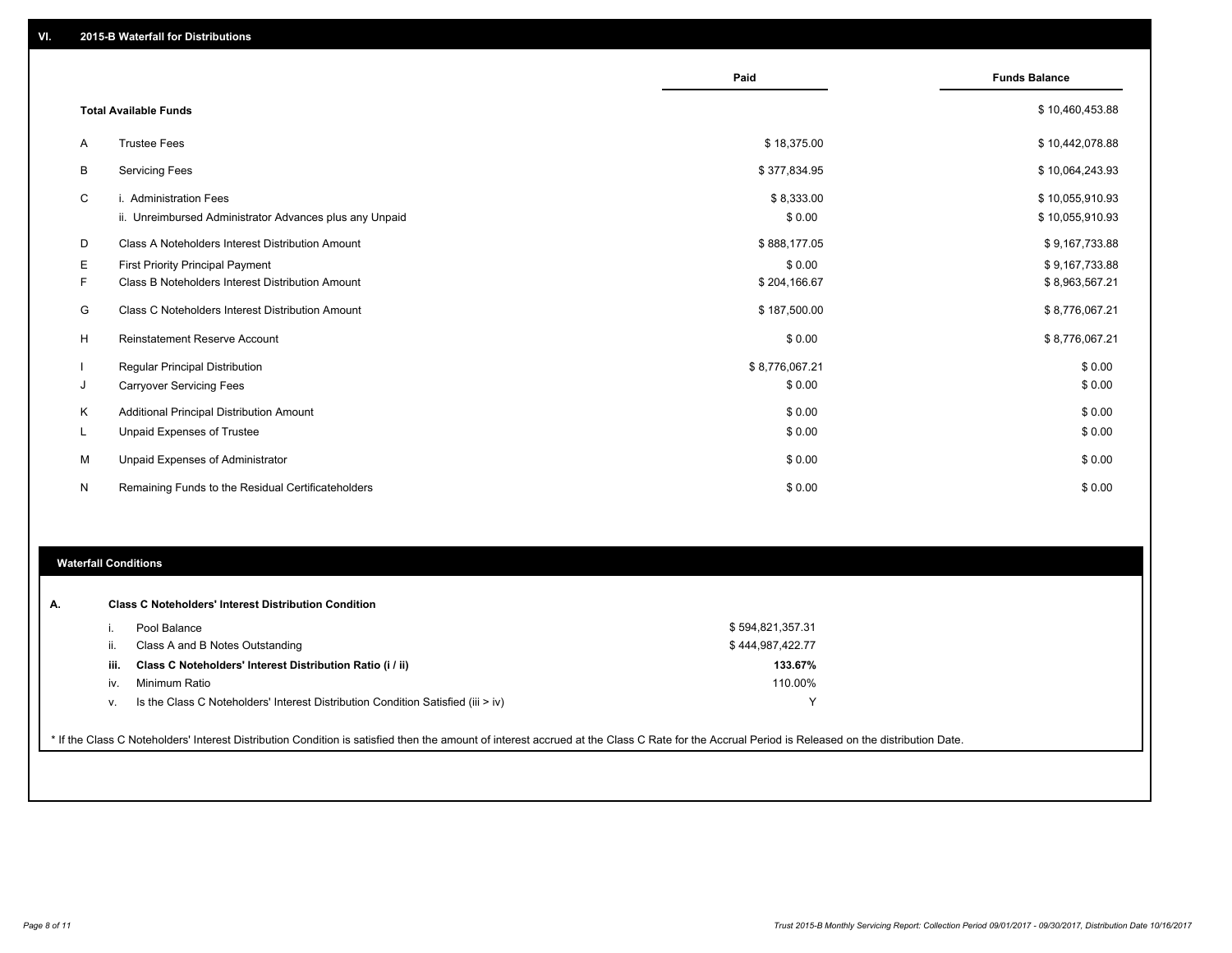| <b>Distribution Amounts</b>                                |                         |                         |                         |
|------------------------------------------------------------|-------------------------|-------------------------|-------------------------|
|                                                            | A1                      | A <sub>2</sub> A        | A2B                     |
| Cusip/Isin                                                 | 78448QAA6               | 78448QAB4               | 78448QAC2               |
| <b>Beginning Balance</b>                                   | \$17,987,422.77         | \$192,000,000.00        | \$90,000,000.00         |
| Index                                                      | <b>LIBOR</b>            | <b>FIXED</b>            | <b>LIBOR</b>            |
| Spread/Fixed Rate                                          | 0.70%                   | 2.98%                   | 1.20%                   |
| Record Date (Days Prior to Distribution)                   | 1 NEW YORK BUSINESS DAY | 1 NEW YORK BUSINESS DAY | 1 NEW YORK BUSINESS DAY |
| Accrual Period Begin                                       | 9/15/2017               | 9/15/2017               | 9/15/2017               |
| <b>Accrual Period End</b>                                  | 10/16/2017              | 10/15/2017              | 10/16/2017              |
| Daycount Fraction                                          | 0.08611111              | 0.08333333              | 0.08611111              |
| Interest Rate*                                             | 1.93444%                | 2.98000%                | 2.43444%                |
| <b>Accrued Interest Factor</b>                             | 0.001665768             | 0.002483333             | 0.002096323             |
| <b>Current Interest Due</b>                                | \$29,962.87             | \$476,800.00            | \$188,669.10            |
| Interest Shortfall from Prior Period Plus Accrued Interest | $\frac{1}{2}$           | $\mathcal{S}$ -         | $$ -$                   |
| <b>Total Interest Due</b>                                  | \$29,962.87             | \$476,800.00            | \$188,669.10            |
| <b>Interest Paid</b>                                       | \$29,962.87             | \$476,800.00            | \$188,669.10            |
| <b>Interest Shortfall</b>                                  | $\mathsf{\$}$ -         | $\frac{1}{2}$           | $$ -$                   |
| <b>Principal Paid</b>                                      | \$8,776,067.21          | $\frac{2}{3}$ -         | $$ -$                   |
| <b>Ending Principal Balance</b>                            | \$9,211,355.56          | \$192,000,000.00        | \$90,000,000.00         |
| Paydown Factor                                             | 0.037029819             | 0.000000000             | 0.000000000             |
| <b>Ending Balance Factor</b>                               | 0.038866479             | 1.000000000             | 1.000000000             |

\* Pay rates for Current Distribution. For the interest rates applicable to the next distribution date, please see https://www.salliemae.com/about/investors/data/SMBabrate.txt.

**VII. 2015-B Distributions**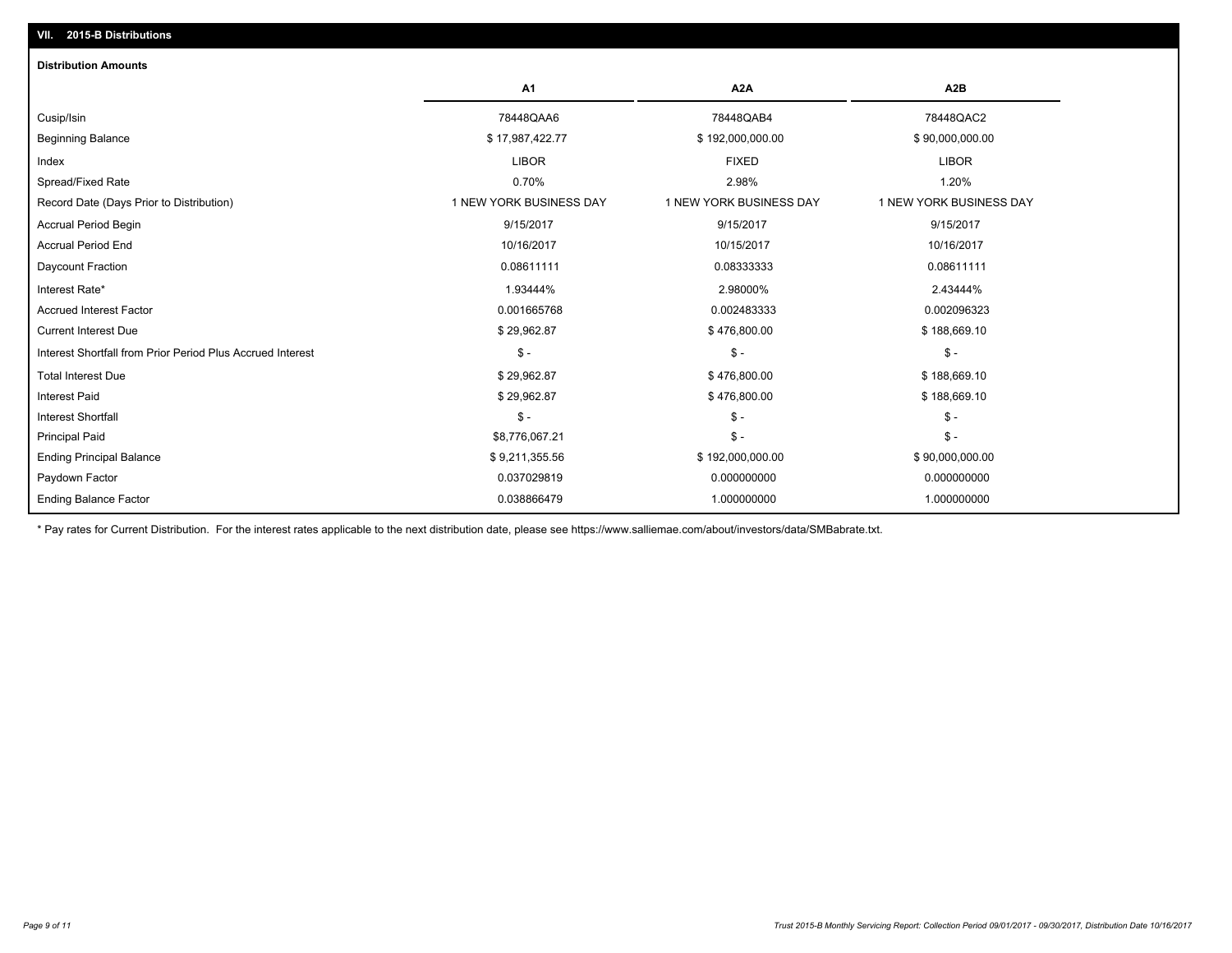| <b>Distribution Amounts</b>                                |                         |                         |                         |
|------------------------------------------------------------|-------------------------|-------------------------|-------------------------|
|                                                            | A3                      | в                       | C                       |
| Cusip/Isin                                                 | 78448QAD0               | 78448QAE8               | 78448QAF5               |
| <b>Beginning Balance</b>                                   | \$75,000,000.00         | \$70,000,000.00         | \$50,000,000.00         |
| Index                                                      | <b>LIBOR</b>            | <b>FIXED</b>            | <b>FIXED</b>            |
| Spread/Fixed Rate                                          | 1.75%                   | 3.50%                   | 4.50%                   |
| Record Date (Days Prior to Distribution)                   | 1 NEW YORK BUSINESS DAY | 1 NEW YORK BUSINESS DAY | 1 NEW YORK BUSINESS DAY |
| <b>Accrual Period Begin</b>                                | 9/15/2017               | 9/15/2017               | 9/15/2017               |
| <b>Accrual Period End</b>                                  | 10/16/2017              | 10/15/2017              | 10/15/2017              |
| Daycount Fraction                                          | 0.08611111              | 0.08333333              | 0.08333333              |
| Interest Rate*                                             | 2.98444%                | 3.50000%                | 4.50000%                |
| <b>Accrued Interest Factor</b>                             | 0.002569934             | 0.002916667             | 0.003750000             |
| <b>Current Interest Due</b>                                | \$192,745.08            | \$204,166.67            | \$187,500.00            |
| Interest Shortfall from Prior Period Plus Accrued Interest | $$ -$                   | $\mathsf{\$}$ -         | $\mathcal{S}$ -         |
| <b>Total Interest Due</b>                                  | \$192,745.08            | \$204,166.67            | \$187,500.00            |
| <b>Interest Paid</b>                                       | \$192,745.08            | \$204,166.67            | \$187,500.00            |
| <b>Interest Shortfall</b>                                  | $\mathsf{\$}$ -         | $\mathsf{\$}$ -         | $\mathbb{S}$ -          |
| <b>Principal Paid</b>                                      | $\mathsf{\$}$ -         | $\mathsf{\$}$ -         | $\mathbb{S}$ -          |
| <b>Ending Principal Balance</b>                            | \$75,000,000.00         | \$70,000,000.00         | \$50,000,000.00         |
| Paydown Factor                                             | 0.000000000             | 0.000000000             | 0.000000000             |
| <b>Ending Balance Factor</b>                               | 1.000000000             | 1.000000000             | 1.000000000             |

\* Pay rates for Current Distribution. For the interest rates applicable to the next distribution date, please see https://www.salliemae.com/about/investors/data/SMBabrate.txt.

**VII. 2015-B Distributions**